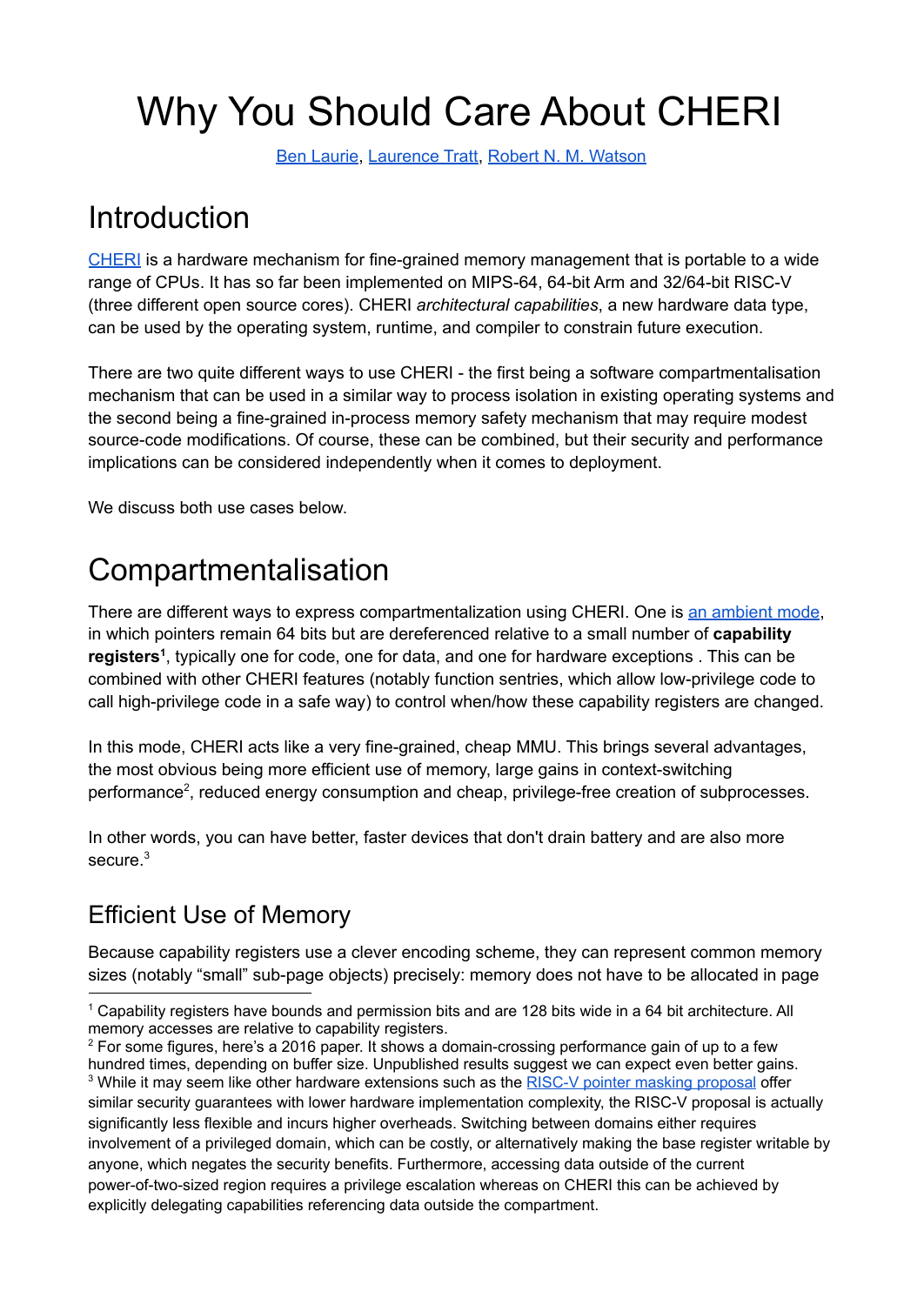sized chunks, thus reducing overheads, particularly for the common case of small buffers or processes 4 . The encoding scheme is also capable of precisely representing common larger-than-page memory sizes (i.e. multiples of the page size) precisely, covering most practical use cases.

#### Context Switching Performance

If CHERI is used as the process isolation mechanism instead of the MMU - and the MMU is solely used for virtual memory - then context switches become a simple matter of changing the contents of the capability registers. This means that a context switch looks more like a function call than a traditional context switch. MMU-based context switches typically cost around 10,000 clocks once TLB misses and the like are factored in. CHERI-based context switches take around 50 clocks.

Furthermore, context switches require no privileged operations and so can be done directly between processes without requiring intervention from the kernel.

Benchmarks show that IPC typically gets a performance gain of at least 2 orders of magnitude as a result (in [progress](https://drive.google.com/file/d/1cEdtPiWtUPuccUzN6_HLdflJkghuPTc1/view?usp=sharing) paper).

### Reduced Energy Consumption

Because every pointer dereference is explicitly linked to its bounds, MMU lookups are no longer required, which means far less power wasted in preventing illegal memory accesses.

#### Cheap, Privilege-free, Lightweight Process Creation

In CHERI the capability registers provide memory bounds. Reduction of the power of a capability register (i.e. tightening bounds or reducing permissions) is an unprivileged operation and hence a process can, if it desired, carve up its own memory space without reference to the kernel or any other privileged entity.

#### Memory Provenance

Because the only operations permitted on capability registers reduce their power<sup>5</sup> (either by disabling permissions or tightening memory bounds) the provenance of memory regions is assured. That is, if two disjoint regions of memory are set up and neither contains a capability to the other, or to any other memory region that contains such a capability, then they will **never** be able to access each other.

#### How To Use This Mode

Probably the best way to use this is for the operating system to use CHERI for process isolation instead of an MMU or other mechanism. To get the performance benefits, the MMU should only be

<sup>4</sup> We anticipate cheap context switches leading to lots of small processes as this is one of the easiest ways to mitigate various common software security problems.

<sup>&</sup>lt;sup>5</sup> Slightly annoyingly, the Arm implementation allows EL3 to create capabilities out of thin air. which does break this model for EL3. On the other hand, if you can't trust EL3, you're in trouble already. This is to allow efficient swapping of capabilities to storage - when they are retrieved they can be directly instantiated rather than having to laboriously rederive them from an existing capability. This annoyance is pretty minimal but if it didn't exist it would permit EL3 to voluntarily reduce its own power.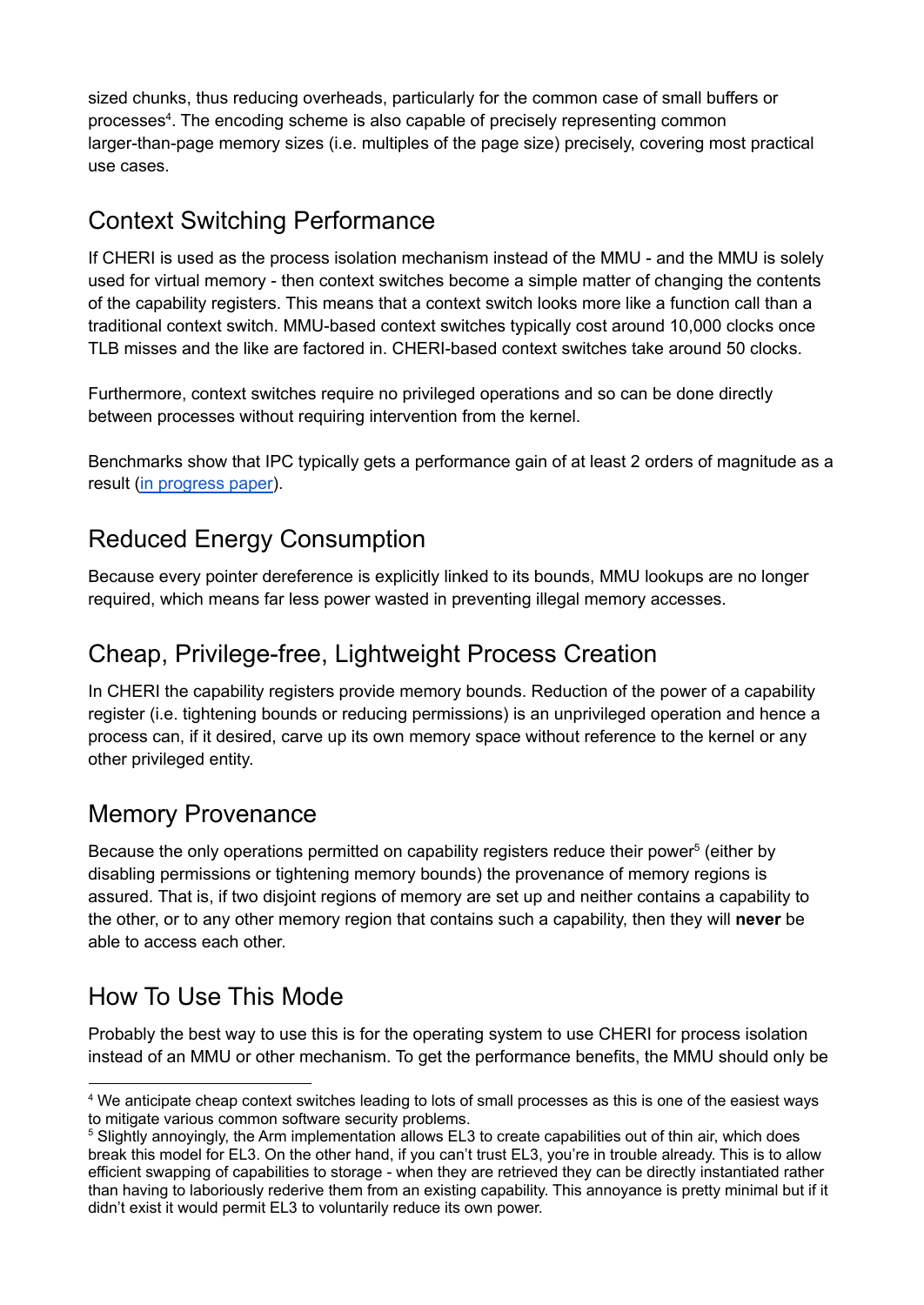used for swap and the like - all processes should have the same memory map (more or less differences can be useful and may not have a large impact on performance depending on exactly what is going on).

Using unmodified software will only get performance and granularity benefits. However, the increased performance of IPC also enables much finer-grained compartmentalisation - or more existing compartments (e.g. Chrome could run more sandboxes at the same time than is currently feasible) - this, of course, requires software engineering to achieve.

Alternatively, instead of the operating system directly using CHERI, it can instead be used as mentioned above: to create lightweight processes within an OS provided process. This may not yield all of the performance benefits but if used instead of process-based compartmentalisation for code that already works that way, some improvements should be made without loss of security.

### Memory Safety

Since this is extensively covered elsewhere, I'll be brief.

In this mode, all pointers become "fat" - that is, they include bounds, permissions, and a tag as well as the pointer itself. This mitigates many common memory safety issues, the most obvious being buffer overflows. It also prevents the "invention" of pointers - that is, it is no longer possible to simply calculate a pointer and start using it, instead it must be derived, according to the CHERI rules, which prevent derivation of pointers with **more** access, which makes harder for attackers even if they manage to get arbitrary code execution (and, of course, that is also harder). Unlike other deployed C/C++ memory-safety techniques in software and hardware, CHERI memory protection is deterministic, and is not based on secrets that may be leaked or brute forced.

The downside of this mode is that it requires doubling pointer size which leads to reduced performance, though how much is very dependent on what the code does. As a good rule of thumb, code with high dynamic pointer density in its dynamic memory access pattern, which was likely affected negatively by a transition from 32-bit to 64-bit, may also see performance impact with CHERI memory protection. However, because of the 64-bit transition, those runtimes typically already employ pointer compression techniques (e.g., 37-bit pointers stored in 32-bit words) that can continue to be deployed (with new security tradeoffs, as capabilities would not be used for those specific pointers).

Also, some assumptions programmers tend to make about the compatibility of pointers and integers are false in this model and may require code changes (although such conversions are not portable anyway and are best avoided). In selected systems code and architecture-aware portions of language runtimes -- i.e., within the implementations of memory allocators, just-in-time compilers (JITs), etc -- this can be as high as 1% LoC change. [However,](https://capabilities-limited.github.io/pdfs/20210917-capltd-cheri-desktop-report-version1-FINAL.pdf) a recent study showed that adapting an X11-based [open-source](https://capabilities-limited.github.io/pdfs/20210917-capltd-cheri-desktop-report-version1-FINAL.pdf) desktop stack more typically required around 0.036% LoC change - mostly for minor C hygiene correcting actual C bugs that don't manifest on current hardware or compilers. Almost no C++ code required any change. Additionally, the majority of these required changes were pointed out by compiler diagnostics and/or sanitizer instrumentation.

The upside is that many memory safety problems become fail stop instead of being exploitable vulnerabilities.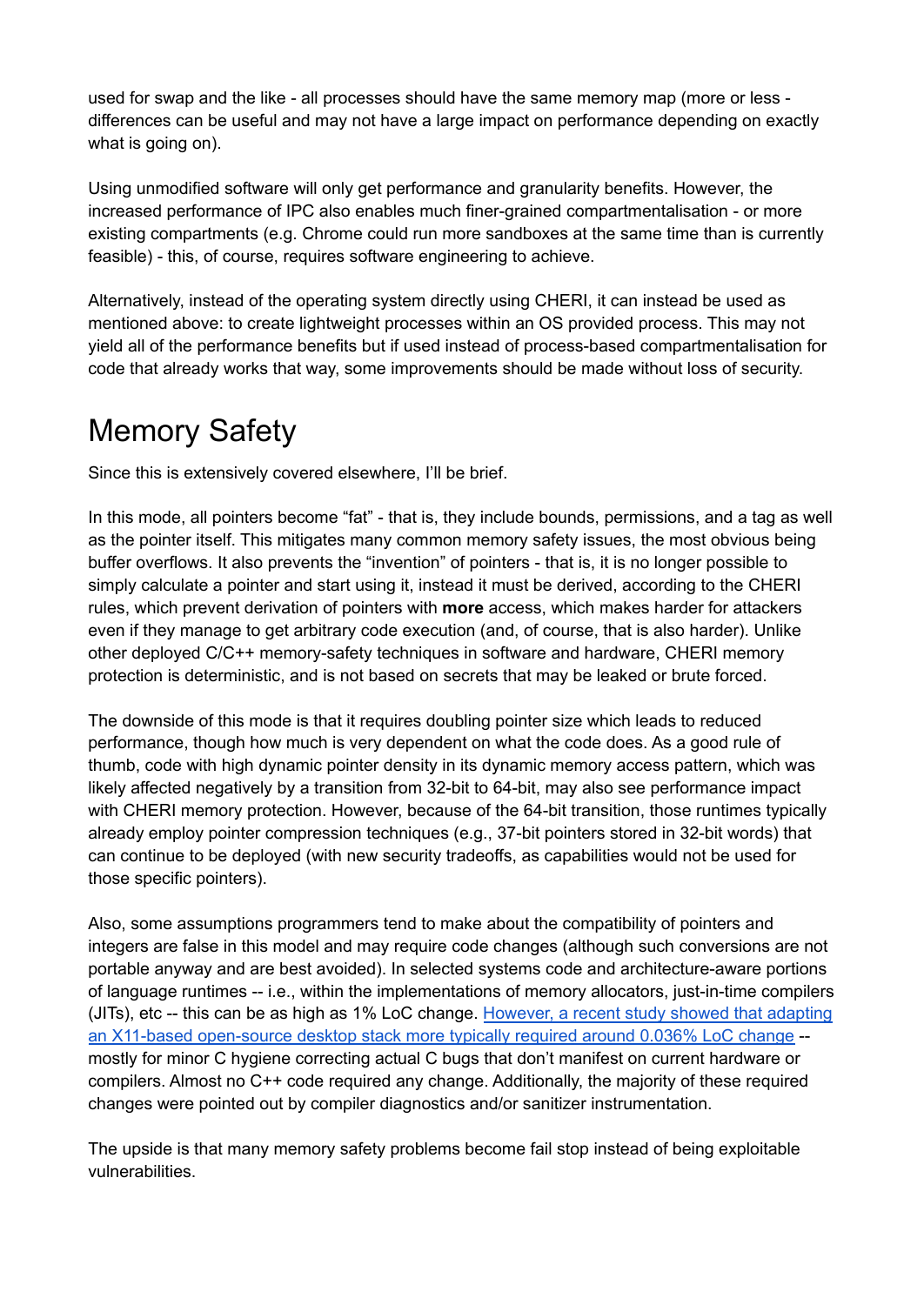### How To Use This Mode

This requires compilers to emit CHERI code and hence needs an updated toolchain. Compilation in "capability mode" then introduces some incompatibilities with code as it is written in practice which may lead to compilation or runtime errors that need to be tracked down and fixed. However, experience says these are fairly rare and generally quite easily fixed.

#### Can I use memory safety with CHERI compartmentalization?

Yes. And there are performance gains that can be realized best when code does use capabilities for at least selected, if not all, pointers, as capability-based pointers can safely reference memory shared between compartments. Most compartmentalization case studies to date have combined both techniques. Compartmentalization will also sometimes address the question of how to minimize the potential denial-of-service arising from attempts to exploit memory safety violations, by allowing stronger isolation of smaller software modules, such as image-processing libraries.

# What Should You Do About This?

- Evaluate
	- There is a [comprehensive](https://www.links.org/files/CHERI%20projects%20overview.pdf) list of CHERI resources.
- Tell Arm you are interested in CHERI.
- Encourage the RISC-V consortium to adopt CHERI-RISC-V.

# Related

- Microsoft Security Response Center ["Security](https://github.com/microsoft/MSRC-Security-Research/blob/master/papers/2020/Security%20analysis%20of%20CHERI%20ISA.pdf) Analysis of CHERI ISA". Note that this predates Cambridge's work on temporal safety. Notable quote: "Estimating conservatively, the current implementation of CHERI on the CheriBSD project would deterministically mitigate a large subset of spatial safety vulnerabilities which account for almost half of the vulnerabilities reported to MSRC in 2019". Note that this is an analysis of the memory safety mode only, not the compartmentalisation mode.
- Arm [Morello](https://www.arm.com/company/news/2020/10/morello-program-one-year-on) one year on includes architecture, instruction set and a simulator of the chipset.
- [Cambridge](https://www.cl.cam.ac.uk/research/security/ctsrd/cheri/cheri-morello-software.html) CHERI software stack on Morello.
- Assessing the Viability of an [Open-Source](https://capabilities-limited.github.io/pdfs/20210917-capltd-cheri-desktop-report-version1-FINAL.pdf) CHERI Desktop Software Ecosystem.

# Open challenges (very much non-exhaustive!)

- We don't currently know how to define what extra security benefits we get by running things under CHERI: "minimal porting" is one thing; "adapt to take full advantage of CHERI" quite another. There are many shades of grey in between and we lack both terminology (to aid discussion) and an understanding of the meaningful points in the design space.
- Pure capabilities vs. hybrid: in some cases the latter can be easier to reason about than the former due to the DDC register's semi-global access restrictions. When is it more appropriate to use pure capabilities or hybrid?
- What are good CHERI idioms? We only have limited examples to draw upon (see e.g. CHERI [misidioms\)](https://github.com/capablevms/cheri_misidioms).